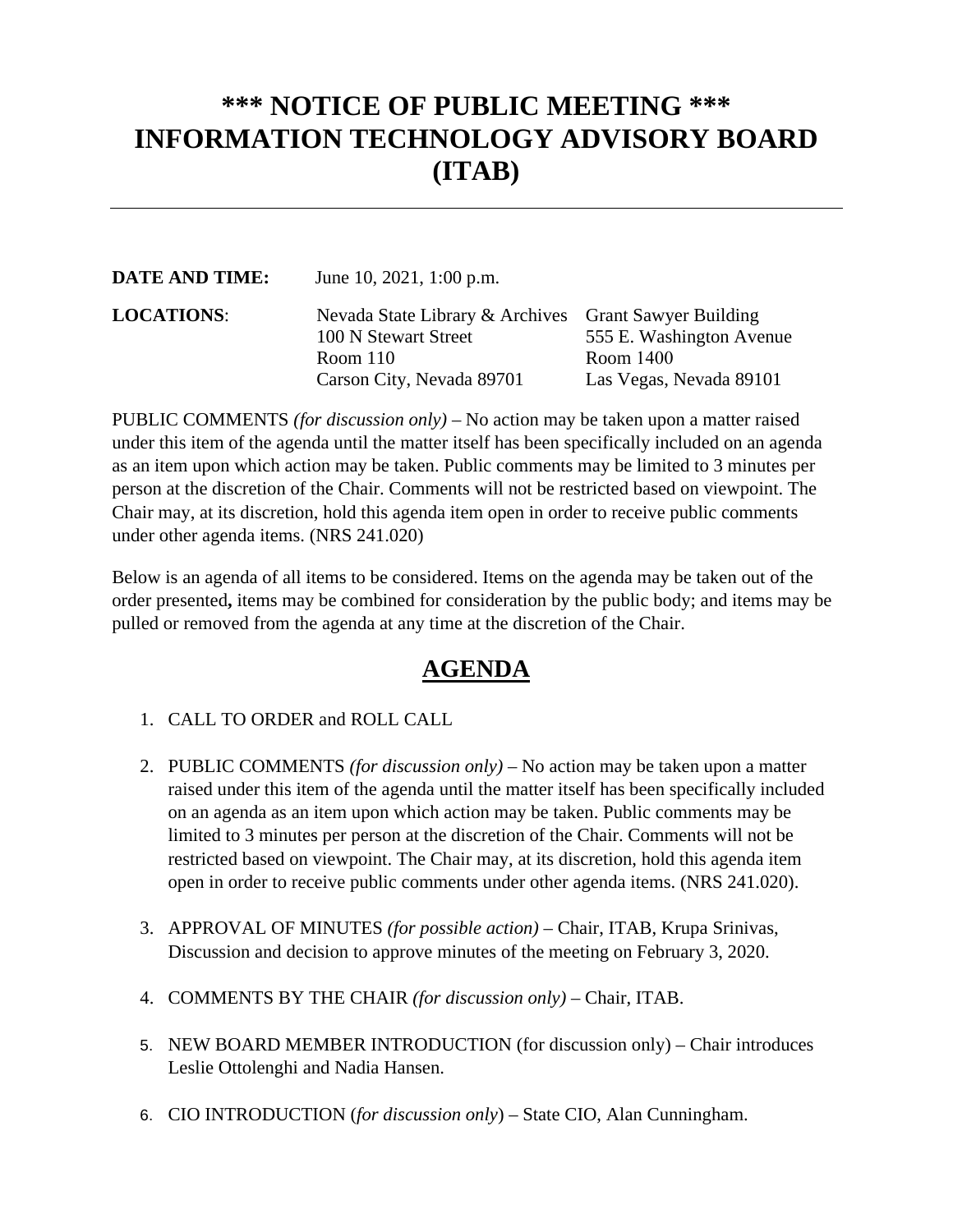- 7. EITS STRATEGY (for discussion only) State CIO, EITS Agency IT Services Chief, Suzie Block.
- 8. AMERICANS WITH DISABILITIES ACT (ADA)/NATIONAL FEDERATION OF THE BLIND UPDATE (*for discussion only*) – Agency IT Web Services Manager, Linda DeSantis. ADA website accessibility update.
- 9. COVID-19 EITS' WINS AND CHALLENGES *(for discussion only)*  Enterprise IT Services (EITS) Administrator, Tim Galluzi.
- 10. INFORMATION SECURITY UPDATE (*for discussion only*) State of Nevada Chief Information Security Officer, Robert Dehnhardt.
- 11. OBSERVATIONS FROM THE CHAIR WORKING REMOTELY IN THE PRIVATE SECTOR (*for discussion only*) – Chair, ITAB.
- 12. OBSERVATIONS FROM A LAS VEGAS ENTREPRENEUR WORKING REMOTELY IN THE PRIVATE SECTOR (*for discussion only*) – Jasen Lew.
- 13. OBSERVATIONS FROM LAS VEGAS HYBRID WORK ENVIRONMENT AFTER COVID-19 (*for discussion only*) – Leslie Ottolenghi.
- 14. ITAB 2021 MEETING SCHEDULE AND MEETING OBJECTIVES (for possible action) – Chair, ITAB. Next ITAB meeting scheduled for August/September.
- 15. FUTURE MEETING AGENDA ITEMS (*for possible action*) Chair, ITAB. Board may discuss issues raised by agenda items or identify concerns within its statutory mandate to be addressed at future meetings.
- 16. PUBLIC COMMENTS (*for discussion only*) No action may be taken upon a matter raised under this item of the agenda until the matter itself has been specifically included on an agenda as an item upon which action may be taken. Public comments may be limited to 3 minutes per person at the discretion of the Chair. Comments will not be restricted based on viewpoint. (NRS 241.020).
- 17. ADJOURNMENT (for possible action).

*Notice of this meeting was posted before 9:00 a.m. three working days prior to the meeting pursuant to NRS 241.020, in the following locations:* 

- Legislative Building, 401 N. Carson St., Carson City, NV 89701
- Blasdel Building, 209 E. Musser St., Carson City, NV 89701
- Capitol Building, 101 N. Carson Street, Carson City, NV 89701